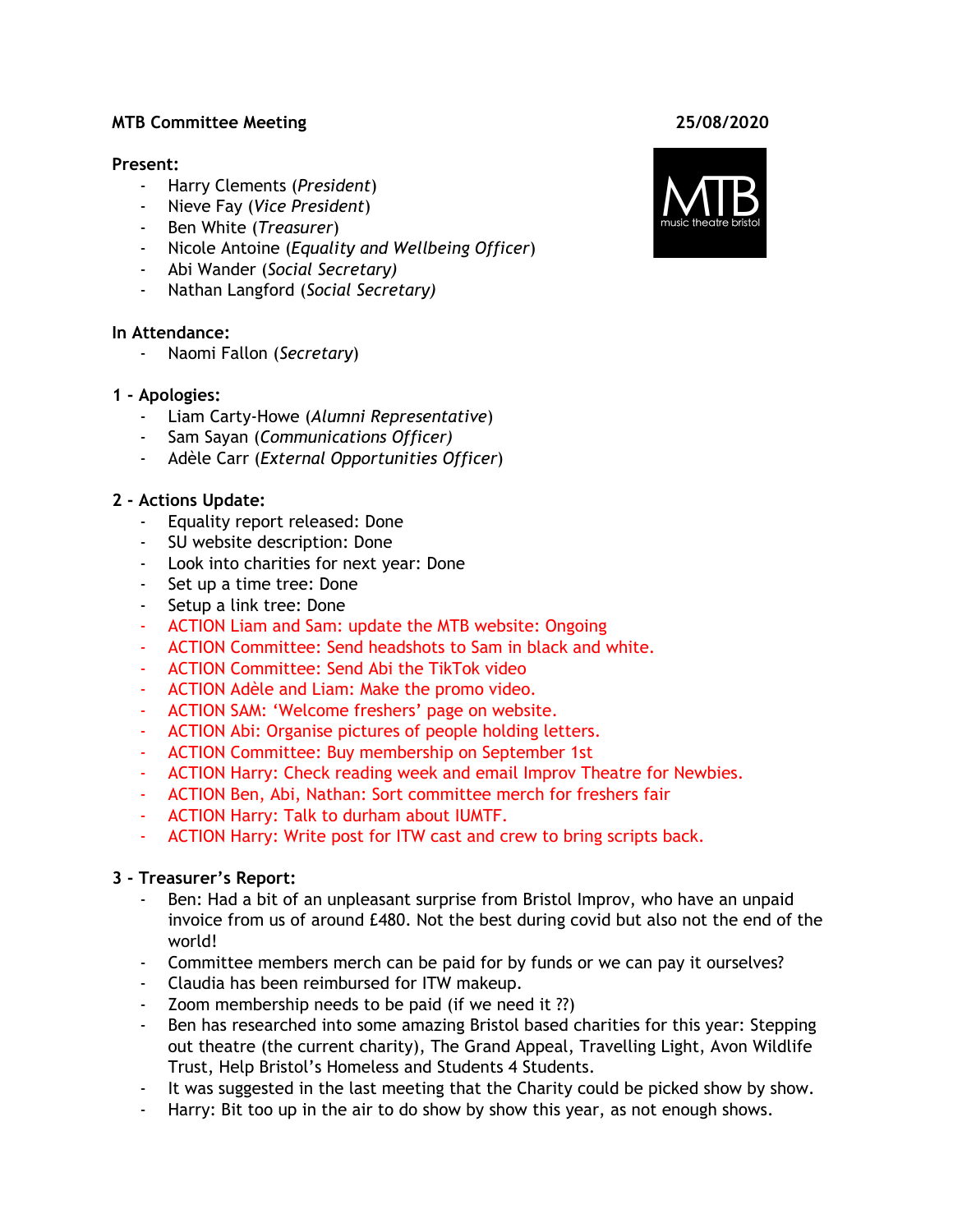- Nieve: We could split between two for the year.
- Harry: As we are a gold balloon society, we can have an extra grant,what could we ask to use this for?
- BAME workshop fund or IUMTF competition fund
- SU could pay money for money lost in ITW -£700 (for makeup and costume already spent)
- Nieve: Bigger showcase budget?
- Abi: Money could be used to market out of student circles?
- Harry: More info on the grant soon so we can decide later
- Loco Klub in process of sending back money (around £1800)
- ITW Ticket refunds have been done!!
- Need to chase Megan about Ryan air money, but Auschwitz money has been sorted (message Megan Good if you haven't had your Auschwitz ticket money refunded yet).

## **4 - Balloon Accreditation Scheme:**

- Harry: It has opened and we've had three approved already (training, contested elections and budget (thanks ben!))
- Three more have been sent off: internal collaboration, external collaboration and funding.
- Two more that we can send off soon- SU website(done once we have some members) and feedback (equalities report).
- Eight should be approved by the time term starts and need fifteen for gold!!
- They also added an employability/ transferable skills one, so maybe workshops will count for this?

# **5 - Workshops Update:**

- Adèle has been planning some production team workshops for TB1, as they can run easily without restrictions being an issue.
- Adèle also decided not to hold any workshops over August, as she got the vibe that everyone wanted a break from zoom and enjoy summer!!
- She has some contacts to reach out to once we want to start up workshops.
- Would prefer to do in-person workshops from now on but depends on spaces we can get and any number restrictions.
- Need to know the situation with SU room bookings before planning anything.
- STA have offered a tech workshop/ seminar, which will be very useful for showcase directors.
- Harry: We will be discussing two possible Give It a Go sessions.
- Professional online one will be cheap and an in-person one with alumni can be easily sorted (we could possibly get Ruth).

## **6 - Alumni Update:**

- Liam has started the alumni newsletter giving them an update
- He has titled it "The Last Five Years" <3
- This should be done by next week!!
- ACTION: Sam and Liam need to discuss and update the website.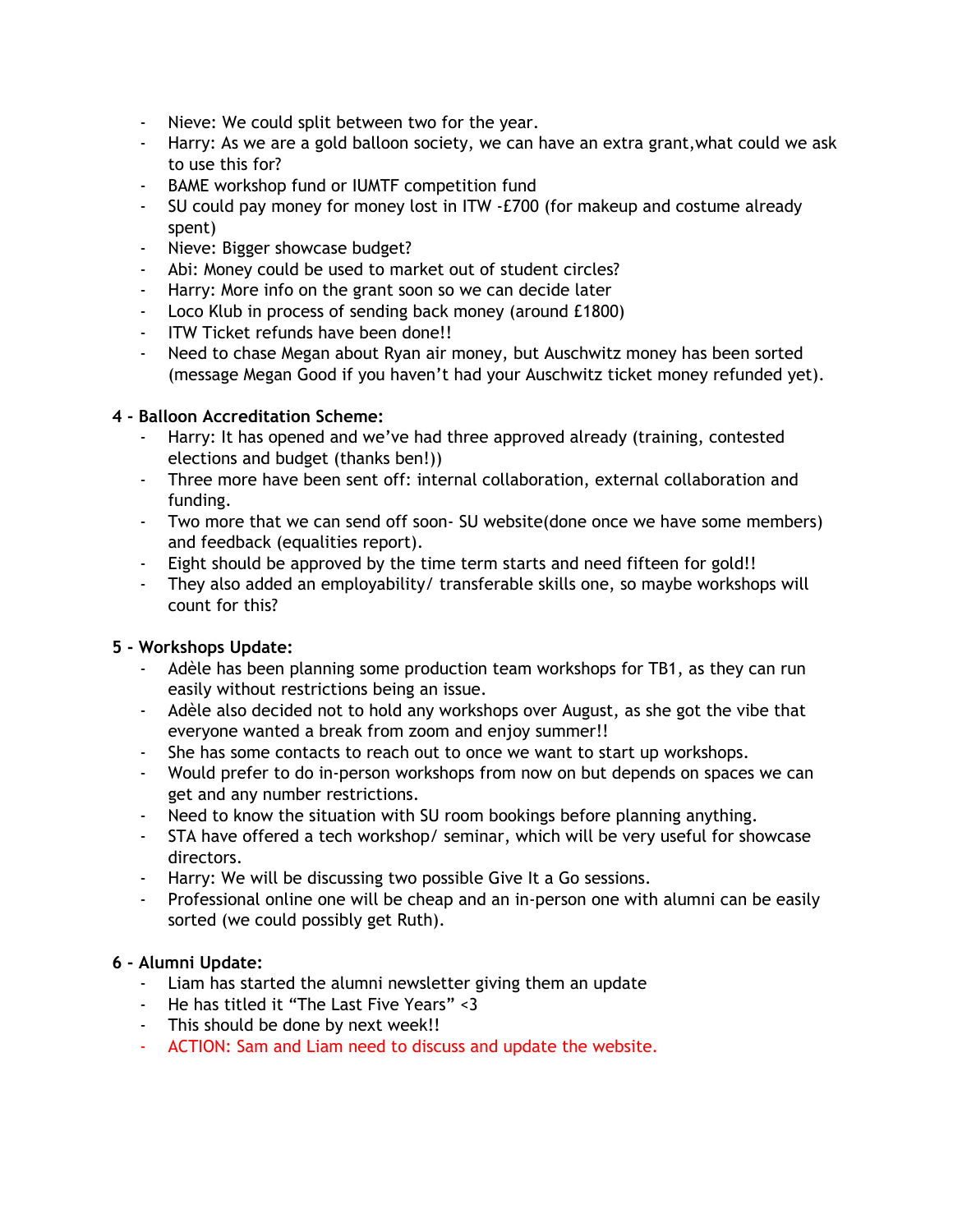# **7 - Socials Update:**

# **7.1 Social Form**

- Abi: The social's form was released and received around 15 responses.
- Please fill out the form below!!

[https://docs.google.com/forms/d/e/1FAIpQLSceBQlZ5PAGTi6WQ-WSx-Ctm7NYoyqkKyQso2zR1](https://docs.google.com/forms/d/e/1FAIpQLSceBQlZ5PAGTi6WQ-WSx-Ctm7NYoyqkKyQso2zR1G0FVA6_ZA/viewform) [G0FVA6\\_ZA/viewform](https://docs.google.com/forms/d/e/1FAIpQLSceBQlZ5PAGTi6WQ-WSx-Ctm7NYoyqkKyQso2zR1G0FVA6_ZA/viewform)

- Abi would like to have a social now but not enough people in Bristol. :(
- There was also not a huge demand for an online social.
- Nathan: We've made a quiz but don't want to waste it if people don't want it online.
- Abi: Better to have it in person, but some people said they weren't comfortable with socials being in-person.
- Some feedback was to have shorter quizzes (this was Nieve lol) and no one wants to sit on their laptop for 2 hours.

# **7.2 Non-Drinking Socials**

- Harry: For the Balloon Accreditation scheme we need two non drinking social per term, so online quiz could be a way of doing this.
- Non-drinking ideas: Social to Mrs Potts and "Chess: The Social" at the boardgame cafe.

# **7.3 Poshed**

- Poshed will be using the same venue- St George's.
- There will be less pissed events this year, PAF night might not start till January, so will play by ear whether poshed will happen.
- If Poshed can't go ahead could have an MTB end of year event: picnic on the downs bbq, house party if its legal?

# **7.4 Christmas Dinner**

- Abi: May not be allowed to do Xmas dinner :o
- Restaurants will probably release their own statements, but will see nearer the time.
- May have to split up into different restaurants if not allowed big bookings.
- There will now be a Socials update on the agenda every meeting now as term is about to start.

# **8 - Society Diversity:**

- Nicole: Equality form got 24 responses, but people gave a lot of valuable feedback.
- Please fill out the diversity and equalities form in if you haven't already, it only takes a few minutes!! :)

[https://docs.google.com/forms/d/e/1FAIpQLSfo4CSmzKEpkB4ysdULApVP4bY6iuN5NztrppTM9i](https://docs.google.com/forms/d/e/1FAIpQLSfo4CSmzKEpkB4ysdULApVP4bY6iuN5NztrppTM9iDecuHklg/viewform?fbclid=IwAR2FTU-ebfkse_RLKKkSneSmOjhi9irT9N_7-DH0IKHnWwdtLv57kZpAuKQ) [DecuHklg/viewform?fbclid=IwAR2FTU-ebfkse\\_RLKKkSneSmOjhi9irT9N\\_7-DH0IKHnWwdtLv57kZp](https://docs.google.com/forms/d/e/1FAIpQLSfo4CSmzKEpkB4ysdULApVP4bY6iuN5NztrppTM9iDecuHklg/viewform?fbclid=IwAR2FTU-ebfkse_RLKKkSneSmOjhi9irT9N_7-DH0IKHnWwdtLv57kZpAuKQ) [AuKQ](https://docs.google.com/forms/d/e/1FAIpQLSfo4CSmzKEpkB4ysdULApVP4bY6iuN5NztrppTM9iDecuHklg/viewform?fbclid=IwAR2FTU-ebfkse_RLKKkSneSmOjhi9irT9N_7-DH0IKHnWwdtLv57kZpAuKQ)

- Some people asked about showcase preparations and wanting to be more involved in choosing songs for pieces.
- Due to the planning that goes into a Showcase piece it is ultimately the directors decision to pick the songs, but the committee is aiming to make the process as transparent as possible for MTB members.
- Nicole: Directors can make an intro video, where they say what they're looking for in auditions to make the process more transparent.
- Going to push the form onto cast pages so we can get a few more responses.
- Nicole: Another bit of feedback from the equalities report was to open up meetings to society members so they can be more involved.
- Harry: Can easily open meetings up, we have nothing to hide.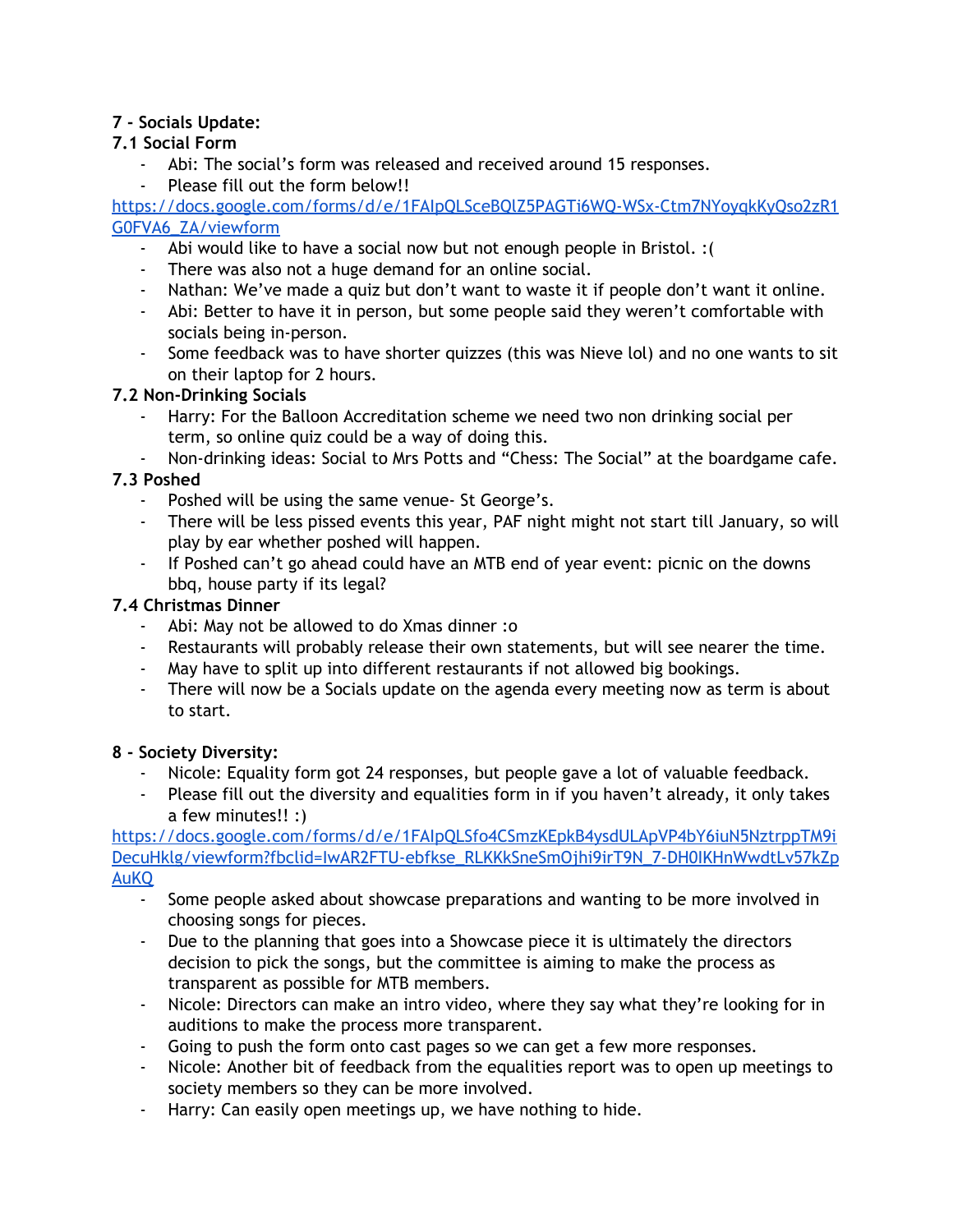## **9 - Preparations before TB1:**

- ACTION Sam: Finish website.
- ACTION Committee: Send headshots to Sam in black and white.
- ACTION Committee: Send Abi the TikTok video
- Harry: All the freshers fair stuff is done, we have a flyer that has all our info, a QR code and answers questions freshers may have.
- Harry also made a flyer with previous shows on it and it looks amazing!!
- Harry described this years freshers fair as a "Mii plaza" xD
- Managed to do all this prep despite SU only giving us 2 weeks notice, so snaps to Harry for sorting it!!<3
- ACTION Adèle and Liam: Make the promo video.
- Promo video is coming!!- got the Chicago trailer to go in there, tour and poshed pics.
- Nieve: Want the first page of the website to welcome freshers and let them know we want them to join rather than just saying our previous shows.
- ACTION SAM: First page of the website is a welcome to freshers page.
- Nicole: Introduce ourselves on youtube, meet the committee posts.
- Abi Members can make a banner holding letter WELCOME MTB 2020/21
- ACTION Abi: Organise pictures of people holding letters.
- ACTION Committee: Buy membership on September 1st.
- Abi: We can post into the uni freshers groups as people might not come directly to us this year.
- Nicole: Also need to email people who don't use facebook.
- Freshers may not have facebook, so need to make sure we keep them updated by email.
- Harry: QR code is on the flyer, which signs them up to the mailing list.
- Newsletter will include upcoming calendar, motivational lyrics, BAME spotlight section, Musical of the week.
- Once we have all responses, we can compare stats to bristol and national demographics and build up an action plan to increase diversity of membership.

# **10 - TB1 Plans:**

# **10.1 48 Hour and Cabaret in November**

- Harry: We have the Winston and Pegg in the 2nd week of November.
- Ben: We could have 48 hour in Winston and Pegg earlier in the week to do a mid week cabaret.
- Winston is a big stage, so can get 40 people seated socially-distanced.
- Harry initially went for Pegg slot for 48 hour but winston was free to potentially have a socially distanced cabaret.
- If we have the cabaret in the Pegg we can film performances and release them.
- Nieve: Can have a one way system for both stages and strict one way exits.
- Ben: We wouldn't be able to use the wings.
- With 48 hour in the Winston, the Pegg can be used for weekend rehearsal space.
- Harry: The band could go on stage and we use minimal mics and lighting.
- Ben: Would need a really good stage manager, committee can help out.
- Harry imagined the Pegg having a U-shape facing towards the doors so performers can leave in and out safely.
- Need to do a production team callout for 48 Hour.
- The Pegg cabaret would be for all members not the Newbies Cabaret.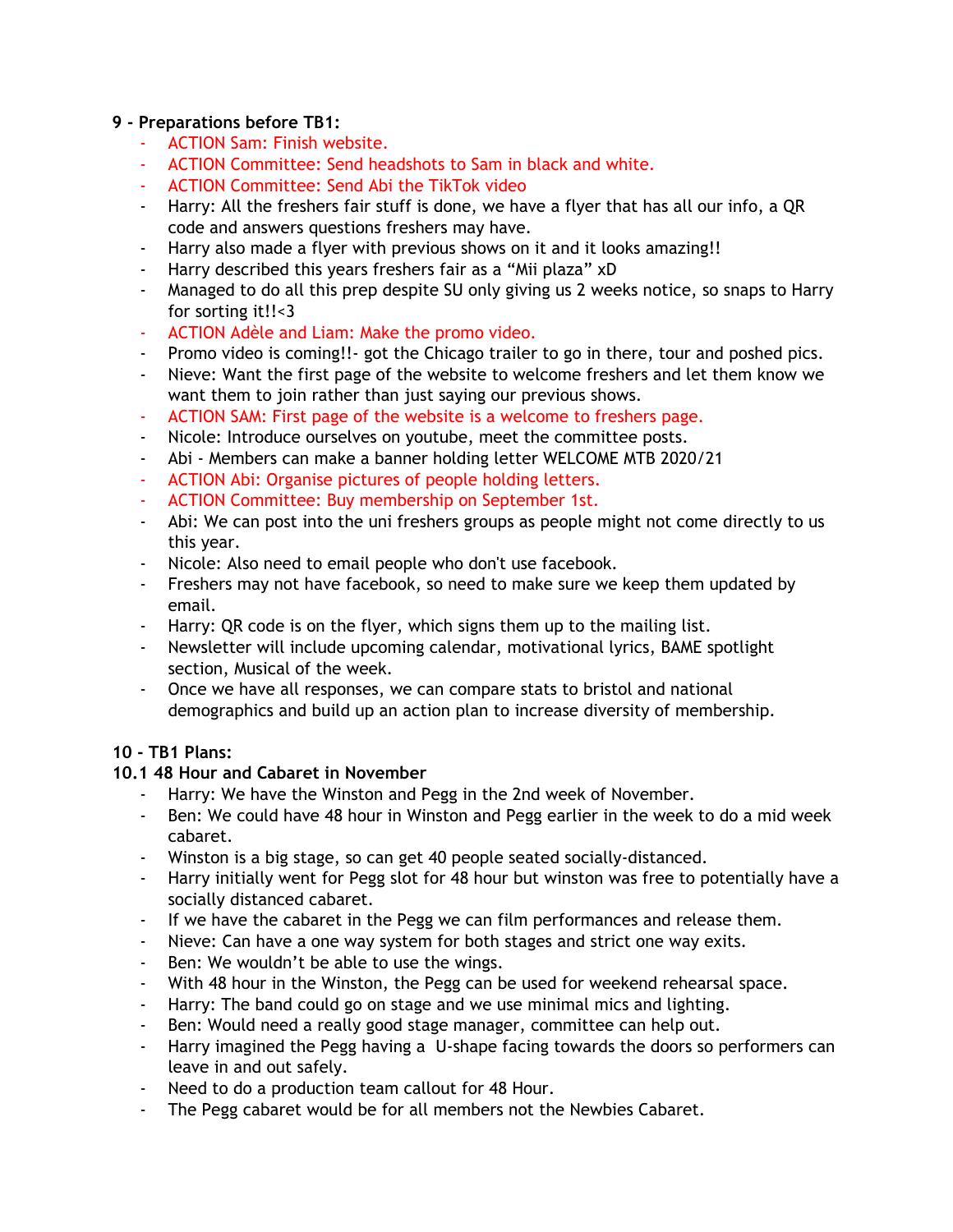## **10.2 Newbies Cabaret**

- Newbies Cabaret would be just before showcase auditions in the Improv Theatre.
- Harry: The only dates together would be the Saturday and Sunday 21st and 22nd November. Tech on Saturday and show on Sunday.
- It's a very wide theatre so could be clever with it and socially distanced with a one way system.
- Committee can help manage this to be organised and act as stage managers.
- ACTION Harry: Check reading week and email Improv Theatre.

## **10.3 Christmas Cabaret**

- Harry: Contacted The Room Above at The White Bear and they haven't got back yet.
- Xmas cabaret will probably be more than one night.
- Nathan: We can also ask the Clifton Observatory.

## **10.4 Online Shows**

- Would we need to set up a go fund me for online things?
- Ben: We will be charging for any online cabarets.
- MTB Only fans for exclusive MTB content???!!
- Could have a list from SU tickets to be allowed into zoom call.

## **10.5 Audition Opportunity Workshop**

- Workshop to sing infront of hypothetical directors and alumni/ past directors.
- This will prepare people better for showcase auditions.
- Showcase directors can do a Q and A, where people can submit qs to directors for transparency.

## **10.6 Showcase Auditions**

- 28-30th November and cast the show by the Xmas Showcase
- This means the ticket link can be released early.
- Cast will be released after Xmas Cabaret.

# **10.7 Spring Cabaret**

- This will be in the middle of Feb hopefully at the Alma Tavern.

## **11 - MTB Merch:**

- Ben: Will order when people are back in Bristol, so he doesn't end up with a big stock pile in his house.
- Abi: Can we get different items??
- Ben: The more things we order the more expensive.
- Abi: Can do an interest form to see what items people want.
- Members' merch will be released much closer to term time.
- Aiming to do one order this term and one next term.
- Harry: Committee merch will be nice to have for freshers fair. If we are ordering things, we need to do it in Bristol for sustainability.
- ACTION Ben, Abi, Nathan: Committee MTB merch ready for mii plaza freshers fair!

# **12 - IUMTF:**

- Harry: Nothing has happened since the last meeting but the Anson Rooms are pencilled in. Need to make sure we have got the go ahead from Durham.
- ACTION Harry: Talk to Durham about IUMTF.
- In TB2 after Easter we will have a 48 hour and then will have Anson Rooms for IUMTF.
- If this is not allowed, we can just use another online one again.